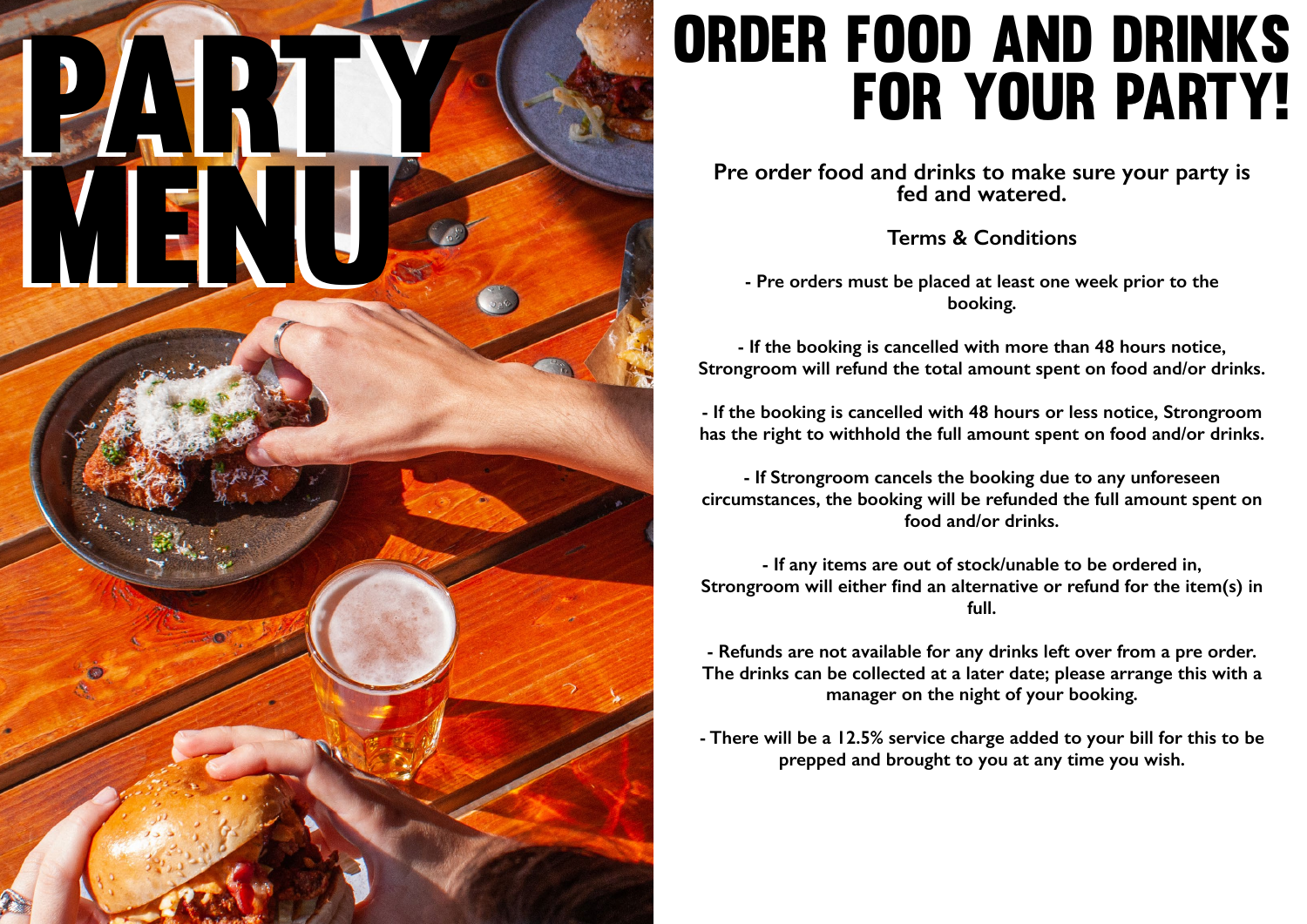## **SLIDERS**

**£48 for a tray of 12.**

**Ex-dairy cow beef patty, strongroom burger sauce, melted cheddar, smoked bacon, BBQ beer onions, pickles.**

**Brined buttermilk fried chicken thigh, dipped in hot butter, kewpie mayo, smoked bacon, shichimi, kimchi, pickles.**

**Pulled BBQ mushroom burger, stout battered onion rings, melted mozzarella, smashed avo, chipotle mayo, BBQ beer onions, pickles. (v)**

**Moving Mountains plant-based patty, smoked applewood vegan cheddar, vegan burger sauce, bourbon BBQ sauce, BBQ beer onions, pickles. (vg)**

## Sharing Board Bites

**Brined, buttermilk fried chicken and kewpie mayo. £45 platter of 16**

**Glazed pork belly, Malaysian chili sauce. £45 platter of 16**

**Chicken satay skewers, satay sauce. £48 for platter of 20**

**Moo ping skewers - thai pork shoulder skewers, thai chilli sauce. £48 platter of 20**

**Arancini - mushroom, herb 'n cheese stuffed, garlic lemon aioli. (v/vg) £45 platter of 16**

**Plant based hoisin duck pancakes, smoked chili sambal, cucumber. (vg) £45 for platter of 16**

**Grilled Padron peppers, smoked sea salt and lime. (gf/vg) £40 per platter**

**Vegan mac 'n cheese bites, bourbon BBQ sauce. (vg) £45 platter of 16**

## **NACHOS**

**£50 for 10 portions.**

**Nachos (v)(gf)** - corn tortillas, melted cheese, guac, hot chilli sauce, garlic sour cream, fresh chillis 'n herbs.

**No Cow Nachos (vg)(gf)** - corn torillas, melted vegan cheese, guac, hot chilli sauce, vegan garlic sour cream, fresh chillis 'n herbs

## Dirty fries

**£50 for 8 portions.**

**BBQ chilli beef (gf)** - skin on fries, melted cheese, hot chilli beef, garlic sour cream.

**Pulled bourbon BBQ jackfruit (gf)** - skin on fries, melted vegan cheese, pulled bourbon BBQ jackfuit, vegan garlic sour cream.

**Blue cheese steak (gf)** - Skin on fries, blue cheese mayo, chopped bavette steak, herbs.

**Parmesan truffle fries (gf)(v option)** - Balsamic, truffle and herb oil, parmesan.

**Blue cheese sweet potato (v)** - Sweet potato fries, melted blue cheese, crispy onions.

fries

**£30 for 10 portions.**

**Skin on fries tossed in SR seasoning. (vg)**

**Sweet potato fries tossed in SR seasoning. (vg)**